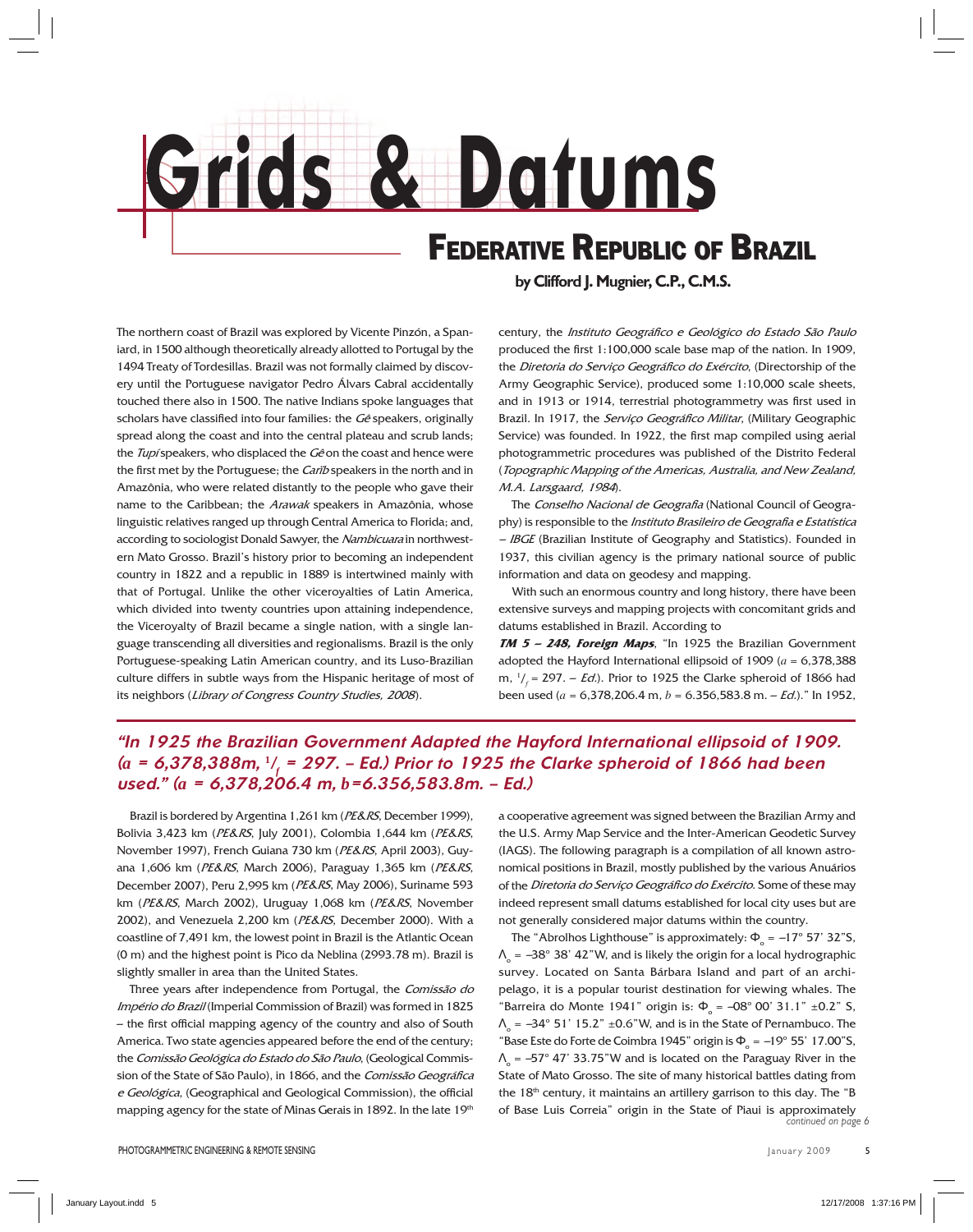$\Phi_{\rm o}$  = –02° 53' 01"S,  $\Lambda_{\rm o}$  = –41° 39' 58"W. The "Centro da Base Mato Grosso 1937" origin is: Φ<sub>o</sub> =  $-20^{\circ}$  27' 01.7"S, Λ<sub>o</sub> =  $-54^{\circ}$  38' 58.3"W, and  $H_{\circ}$  = 578.38 m. The "Extremo B2 da Base da Forteleza 1944" origin is:  $\Phi_{0} = -03^{\circ}$  42' 31.4"S,  $\Lambda_{0} = -38^{\circ}$  34' 36.6"W and is located in the State of Ceará, a popular coastal destination of Brazilian tourists. The "Extremo S.E. da Base 1939" at point  $B_2$  origin is:  $\Phi_{\circ}$  = -21° 42' 11.7"S,  $\Lambda_{\circ}$  = -43° 24' 55.4"W, H<sub>o</sub> = 68.50 m, and is in the State of Minas Gerais. The islands of Fernando de Noronha are located 540 km off the Recife coast; the archipelago is made up of 19 islands, and only two of them are inhabited; the largest island has an area of  $16.2 \text{ km}^2$ . There are a few versions about the discovery of the island; the most accepted version is that Italian navigator Américo Vespúcio came across Noronha in 1503, when at service of the Portuguese King, he commanded a fleet that explored the Brazilian coast. In past centuries, Fernando de Noronha was invaded by the Dutch, the French and the British, all wanting to establish a base in a strategic spot. In the 19th century, the island became a penal colony; during this period, the forests were cut down to prevent prisoners from using the trees to build boats and escape. More recently during the Brazilian Military Period, Noronha was used to isolate political prisoners. In 1942, Noronha

became a Federal Territory. After the Federal Constitution of 1988, Noronha was turned into a District of the State of Pernambuco. The origin is approximately  $\Phi_0 = -03^\circ 54' 00''S$ ,  $Λ_0 = -32^\circ 25' 00''W$ . The State capital of Ceará is Fortaleza, and the origin of "Fortaleza 1942" is at "Porta da Base" where:  $\Phi$ <sub>s</sub> =  $-03^{\circ}$  45' 46.7"S,  $\Lambda$ <sub>o</sub> = –38° 31' 23.4"W. The "Grupo Escolar de Piquete 1926" origin point is located in the municipality of Guaratinguetá, São Paulo where: Φ<sub>ο</sub> =  $-22^{\circ}$  36' 58.10"S, Λ<sub>ο</sub> =  $-45^{\circ}$  10' 44.22"W, H<sub>o</sub> = 657.31 m. "Itararé" is also located in São Paulo State and its approximate coordinates are: Φ<sub>o</sub> = –24° 06' 45"S, Λ<sub>o</sub> = –49° 19' 44"W, H<sub>o</sub> = 740 m. "Leste N.E. Base" has similar coordinates as "Itararé" in that:  $\Phi_{\rm o}$ = –24° 06' 55"S, Λ $_{\rm o}$  = –49° 17' 55"W. The "Pico do Jaraguá" origin is located on the highest mountain in the city of São Paulo where:  $Φ<sub>o</sub> = -23° 27' 08.054"$ S,  $Λ<sub>o</sub> = -46° 45' 51.201"$ W. The "Extremo" Nordeste da Base de Leste 1904" origin has its latitude listed as:  $\Phi$ <sub>s</sub> =  $-30^{\circ}$  20' 52.00"S and is located in Pôrto Alegre, the capital of the State of Rio Grande do Sul. The "Macuco 1946" origin in Minas Gerais State is: Φ<sub>o</sub> =  $-22^{\circ}$  27' 03"S, Λ<sub>o</sub> =  $-44^{\circ}$  26' 37"W. H<sub>o</sub> = 449.04 m. "Observatório da Comissâo 1906" at the point listed as Observatório da Comissâo da Carta Geral do Brasil Pillar in West Room is:  $\Phi_{\rm o}$  = -30° 02' 14.885"S ±0.074",  $\Lambda_{\rm o}$  = -51° 13' 12.660"W±0.36", and